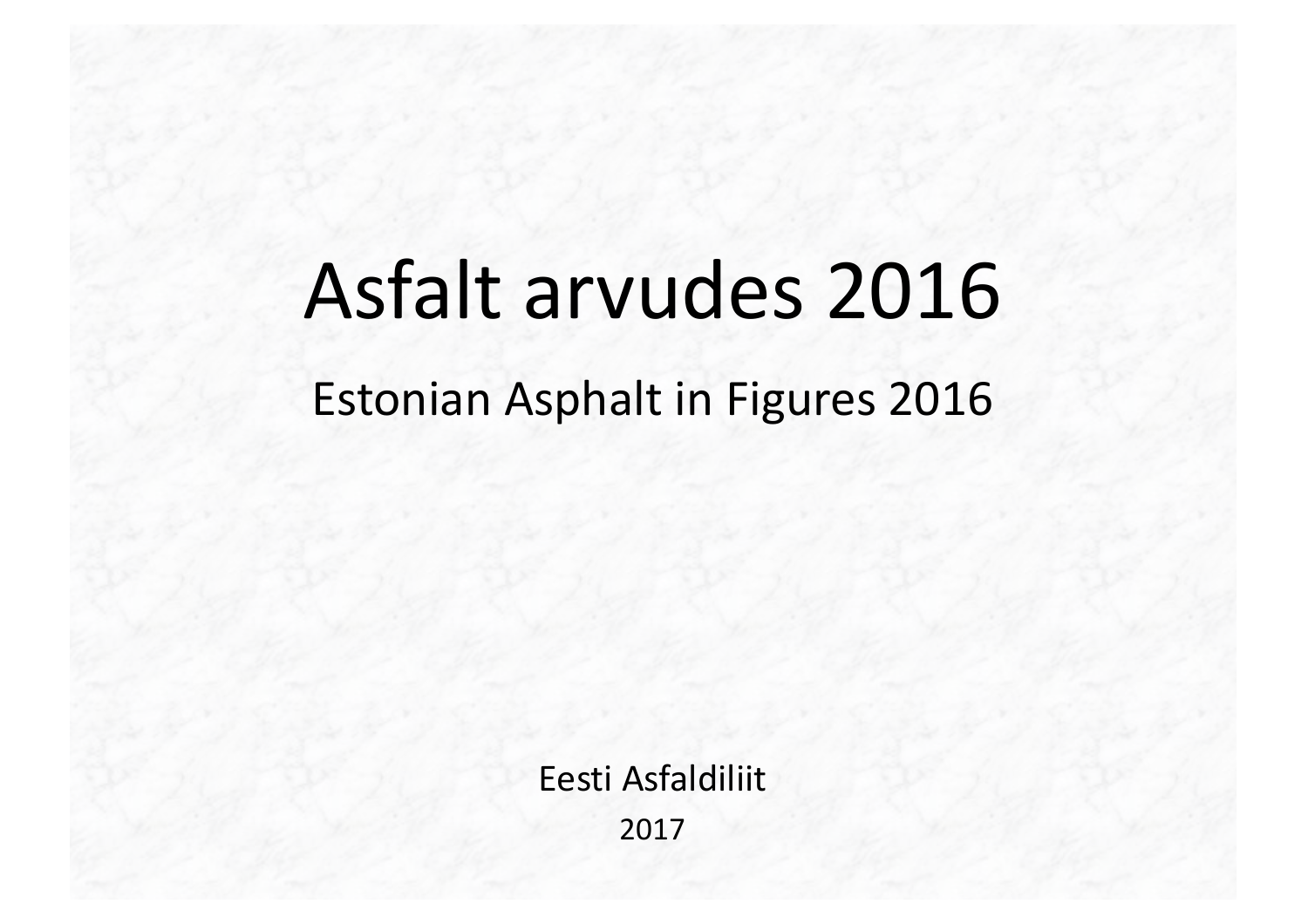ASFALTSEGUDE TOOTMINE Production of Asphalt Mixtures

ASFALTSEGUDE TOOTMINE JA PAIGALDAMINE Production and laying of Asphalt Mixtures

ASFALTSEGUDE PAIGALDAJAD JA MASINAPARK Laying companies of Asphalt Mixtures and Machinery

> PINDAMISTÖÖD Surface Dressing

STABILISEERITUD ALUSTE EHITAMINE Construction of Stabilized Base Courses

KASUTATUD JA TOODETUD BITUUMENID JA EMULSIOONID Consumption and production of bitumens and emulsions

> ETTEVÕTTED **Companies**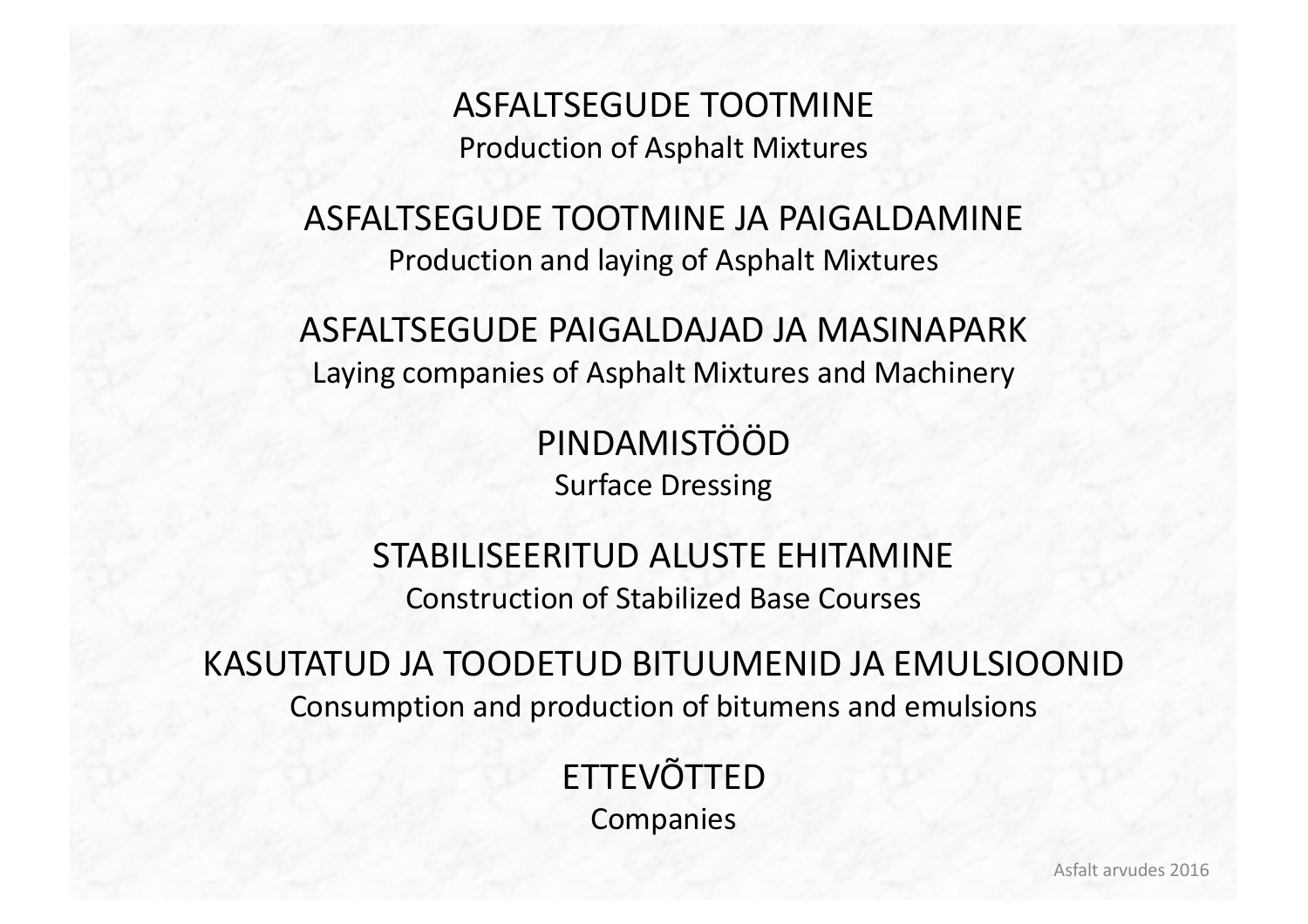## ASFALTSEGUDE TOOTMINE Production of Asphalt Mixtures



KOKKU in total  $1452770$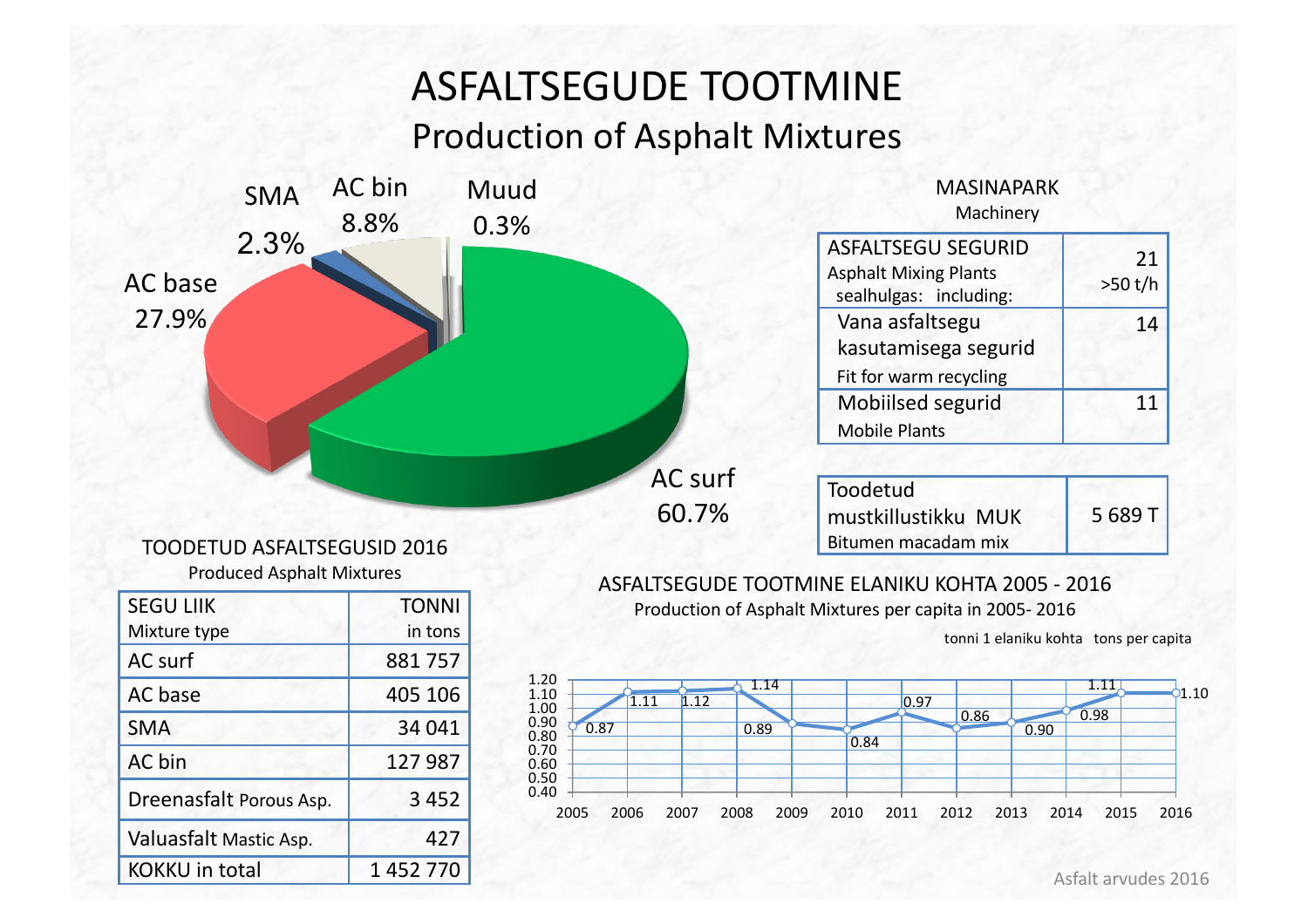### ASFALTSEGUDE TOOTMINE JA PAIGALDAMINE Production and laying of Asphalt Mixtures



#### ASFALTSEGUDE TOOTJAD JA PAIGALDAJAD Companies in Asphalt Industry

|                                                   | 2005 | 2006 | 2007 | 2008 | 2009           | 2010 | 2011 | 2012 | 2013 | 2014 | 2015 | 2016 |
|---------------------------------------------------|------|------|------|------|----------------|------|------|------|------|------|------|------|
| Ainult tootmine<br>Production only                |      |      |      |      |                |      |      |      |      |      |      |      |
| Tootmine ja paigaldamine Production<br>and laying | 11   | 11   | 11   | 9    | 8              | 5    | 5    | 5.   | 6    | b    |      | 8    |
| Ainult paigaldamine<br>Laying only                | b    | 5    | 4    | 5    | $\overline{2}$ | 5    | 5    | 5.   | 11   | 11   | 10   | 20   |

Asfalt arvudes 2016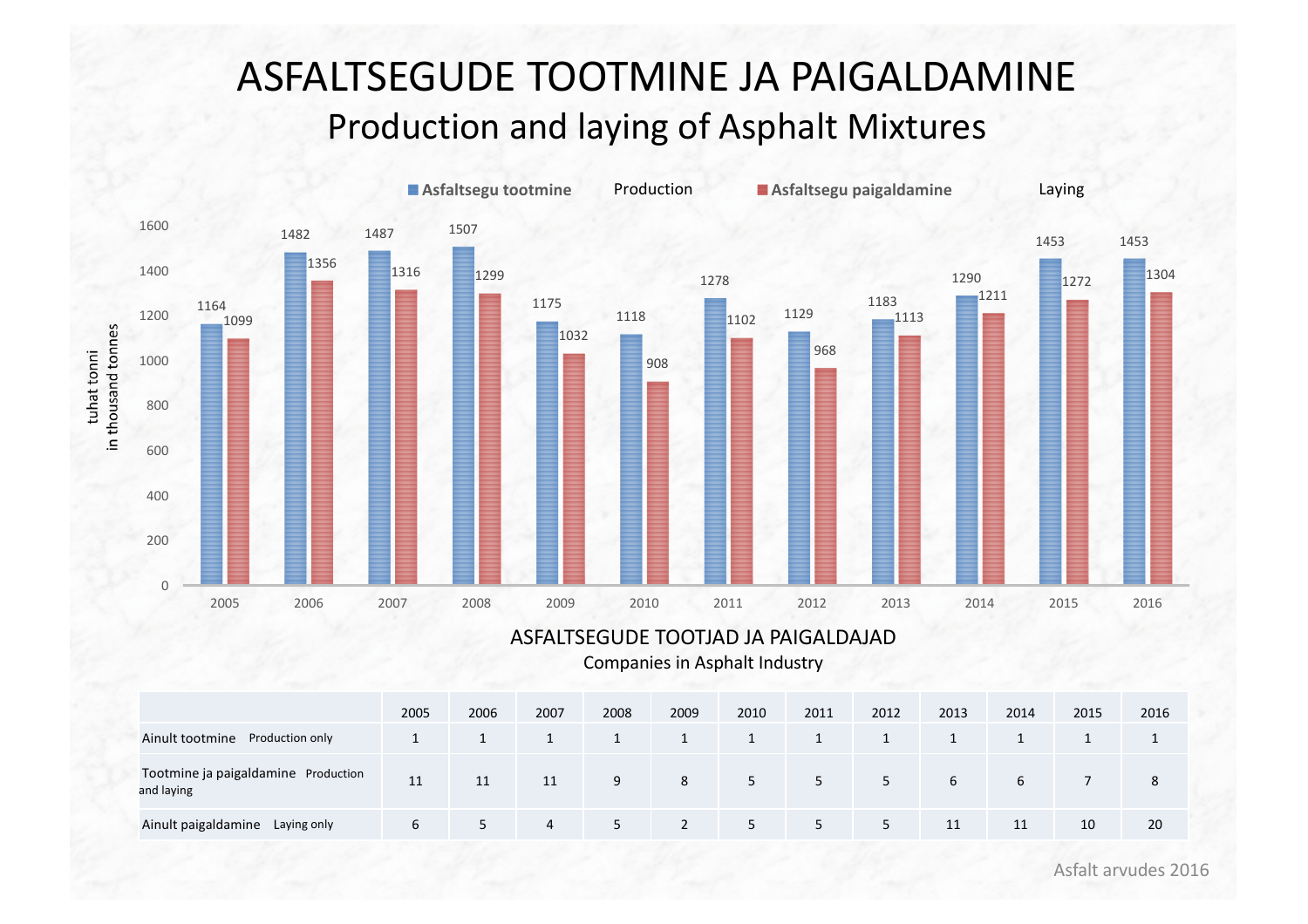# PINDAMISTÖÖD **Surface Dressing**

in thousand m2 tuhat m2

#### ERINEVATE KILLUSTIKEGA TEHTUD PINDAMISTÖÖD tuhat m<sup>2</sup> Stone agregate used for surface dressing in thousand  $m<sup>2</sup>$

| Graniitkillustik Crushed granite | 13 303  |
|----------------------------------|---------|
| Kruuskillustik Crushed gravel    | 271     |
| Paekillustik Crushed limestone   | 245     |
| <b>KOKKU</b> in total            | 13 8 19 |

Kruuskillustik Crushed gravel 2,0 %

Lubjakivikillustik Crushed limestone 1,8 %



\*Põlevkivibituumeniga tehti 0 % pindamistöödest \*0 % of surface dressing were made with shale oil bitumen

#### PINDAMISTÖÖD AASTATEL 2005 - 2016 Surface dressing in 2005 - 2016



MASINAPARK Machinery Killustikulaotureid Chip Spreaders 36 tk/piece